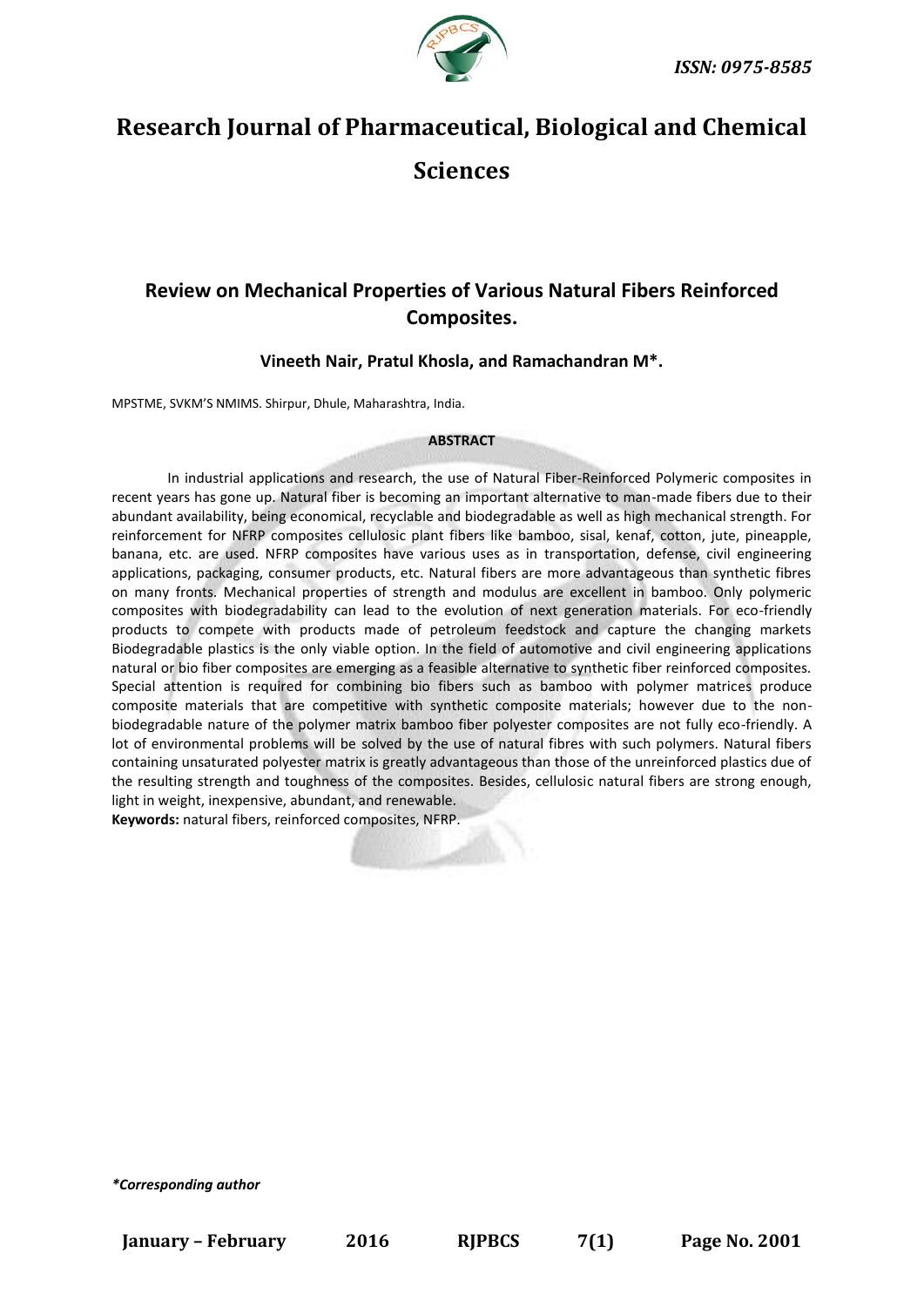

#### **INTRODUCTION**

The development of synthetic fibers has attracted materials researchers to develop composite materials and had resulted in tremendous growth of these materials. Recently, due to environmental concerns and growing cost of synthetic materials, the focus of research on natural fibers and their applications have created an enormous interest. Particularly, the study of lingo cellulosic fibers had attracted researchers due to their comparable properties at certain instances to glass, polymeric, carbon fibers, etc. Today, there is a growing environmental awareness to develop renewable, biodegradable, and environmental friendly products that are more affordable from natural sources. It was found that natural fibers can be used in several engineering applications and also had potential replacement for synthetic fibers. Natural lingo cellulosic fibers such as sisal, hemp, and flax have been used as reinforcements but lacks inadequate strength for most highend applications particularly in fatigue and high-temperature environments [1]. Other properties such as high moisture uptake and low compatibility with matrix polymer had made them unsuitable form any engineering applications. Addition-ally, lingo cellulosic fibers were reinforced in synthetic resin systems and thereby affecting the biodegradability of the material. Despite all of these challenges, there is still a huge market potential for these composites in the automotive, aerospace (interior), civil, and textile industries mainly due to the growing cost of synthetic raw materials, diminishing natural resources, Bio-based materials are leading the current research in the field of composite. Research on composites reinforced with natural fibers has been getting an increasing attention over the past years. The incorporation of plant fibers as a reinforcing agent into composites in an environmentally friendly way was the major aim of the study. As composites reinforced with natural plant fibers can be used as alternative materials for glass-fiber reinforced composites in structural applications has brought interest from the automotive industries and construction companies [2]. Composite material based on a natural fibers reinforced in polymer matrix is called bio composites. Polymer composites with different fillers and/or reinforcements are greatly used in the automotive industry. A lot of such composites are being developed in the recent years for their use in the interior and exterior parts due to their advantages in reducing the overall lower weight of the vehicle and increase the sustainability of the manufacturing process. The problems faced in large scale manufacturing of natural fiber composites are that of poor adhesion between the fiber and matrix and the hydrophilic nature of fibers. Due to the weak adhesion of the fibers and the matrix acting as binder in the composite the desired mechanical properties in the composite is not achieved. Its key CO2-related aspects are avoidance, reuse, mitigation and minimization [3].

#### **Banana fiber composites**

Banana fibres are obtained from the stem of banana plant called as Musasapientu [4]. When 50 percent of Banana fiber and 50 percent of chemically functionalized polypropylene are mixed they have tensile strength of 60.17 MPa, Tensile modulus of 1.87 GPA, % Increase in Tensile strength is 79.3%, and % Increase in tensile modulus is 105.4%. When 50 percent of Banana fiber and 50 percent of chemically functionalized polypropylene are mixed they have Flexural strength of 103.0 MPa, Flexural modulus of 5.82 GPa, % Increase in flexural strength is 82.3% and % Increase in flexural modulus is 177.1%. When 50 percent of Banana fiber and 50 percent of chemically functionalized polypropylene are mixed they have Charpy impact strength of 36.5J/m, Izod impact strength of 32.2 J/m, % Improvement in charpy strength 160.7 % and % improvement in izod strength is 114.6%. Natural fiber/polyolefin composites show poor fiber/matrix interfacial adhesion due to hydrophilic natural ber and hydrophobic polyolefin matrix. Feasibility of processing BF/chemically functionalized MAH-grafted polypropylene composites (BF/CFPP) by Palsule process, within situfiber /matrix interfacial adhesion, without any need of fiber treatment and without any need for a compatibilizer, is established successfully by processing 10/90, 20/80, 30/70, 40/60, and50/50 BF/CFPP by conventional twin screw extrusion and injection molding, by using CFPP in place of PP with MAPP as matrix [5]. The composite compositions show higher tensile and flexural modulus and higher tensile and flexural strengths relative to the CFPP matrix, and also show increasing modulus and strengths with increasing amounts of BFs in the respective composite compositions.

#### **Kenaf fibre composites**

The cultivation of kenaf fibres in India and also in Asian countries are increasing because of its usage in Automotive. The major constituents of kenaf are cellulose (44\_67wt. %), hemicelluloses (20.9wt. %), lignin (7.5- 14wt. %), and pectin (2-6wt. %).We preferred Kenaf fibre as the base fibre for the hybrid composite since it has promising Impact and tensile strength which makes it applicable in various components in automotive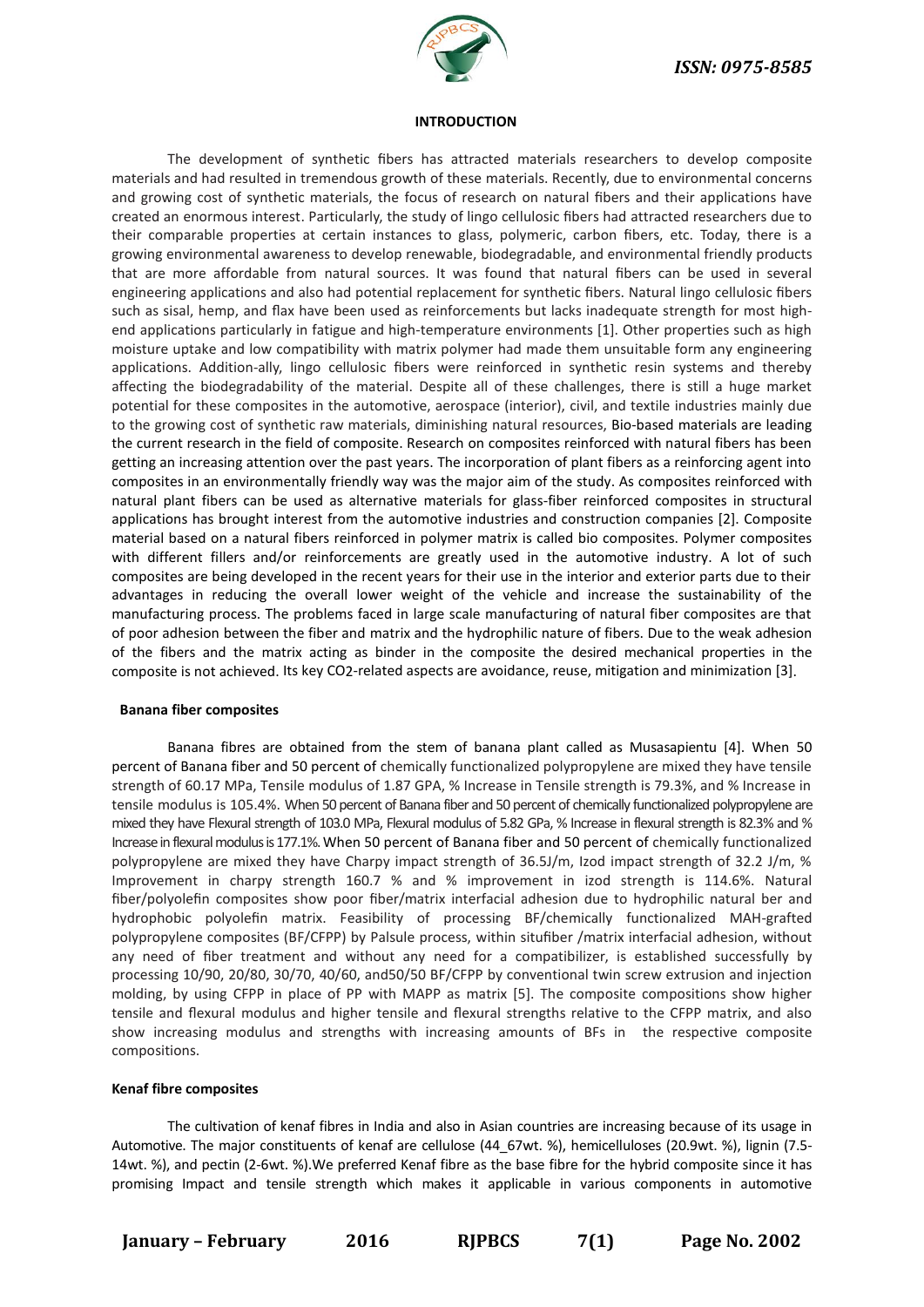

industries[6]. Kenaf fibres with Epoxy resin shows tensile strength of 63 MPa and tensile modulus of 555 MPa. The flexural strength of kenaf fibre composite is 167MPA and flexural modulus is 4460MPa. The impact energy absorbed by the kenaf fiber composite is 4. The kenaf based composite hardness of 73 RHN [7].

#### **Sisal fiber composites**

The Tensile Modulus, tensile strength and % Elongation at break for untreated sisal fiber with 50% of sisal fiber with mixture of polypropylene is 16.8±.015, 49±1.5 and 16.8± 0.3 respectively Whereas the tensile strength, Tensile Modulus and % Elongation at break for treated sisal fiber with 50% of sisal fiber with mixture of polypropylene is 57±3, 19±.015 And 17.7± .03 respectively [8]. The Tensile Modulus, tensile strength and % Elongation at break for untreated sisal fiber with 50% of sisal fiber with mixture of Epoxy is18±.015, 60±2and 6.5± 0.2 respectively Whereas the Tensile Modulus, tensile strength And % Elongation at break for treated sisal fiber with 50% of sisal fiber with mixture of polypropylene is 20.3±.015, 71±2, And 6.8± .02 respectively [9].

#### **Coir Fibre composite**

The coir fibre is taken from the outer shell of coconut. The fibers of coir were soaked in fresh water for 2 h and then washed with fresh water for three times. By doing so, the dust and the impurities that were covering the outer surface of the fibres, were removed. It is better to have a cleaner and rougher fiber surface by removal of impurities such as dust and waxes [10]. This increases the bond of the fiber with the cement matrix. Fibre length and content was 50 mm and 1% of the mass of the cement, respectively.

#### **Hemp fibre composites**

Natural fibre composite has a potential to be widely applied in the alternative to a fibre glass composites in sustainable energy. Impact absorption structures, Hemp reinforcement's natural composite laminates with epoxy shows 188MPa Flexural strength and 7.45 GPa Flexural modulus [11]. Flax textile and hemp textile have measured surface densities of 292 and 234, respectively. The warp and weft yarns have a balanced configuration in these reinforcements. 4 layers of biaxial textiles have been stacked together to produce hemp, according to a [0/90]2S lay-out. Fibre volume fraction was 20.16 (±1.37) %. For all hybrids, the fibre direction into each textile network is 0/90[12].

#### **Flax fibre composites**

Bidirectional flax fabric with a plain woven structure was used with epoxy resin to make composites. The average tensile strength and modulus of the single-strand flax yarns extracted from the fabric was 153.8  $\pm$ 17.5 MPa and  $16.4 \pm 1.2$  GPa, respectively. The tensile strength, modulus and strain to failure of the epoxy provided by the supplier was 87.8 MPa, 3.6 GPa and 4.5%, respectively. 6 LAYER flax fabric reinforced epoxy polymer has a tensile strength of 142 MPa with a tensile modulus of 10.4 GPa & tensile strain of 4.4%. Its flexural strength is 134 MPa & flexural modulus is 8.7GPa. The 4 point bending test group with 3 specimens with a peak load of 31.0 kN flexural stress of 55.8 MPa deflection at the peak load of 5.2mm with shear and flexure failure mode. In column, "3 PB" and "4 PB" indicates three-point bending test and four-point bending test, respectively. "2L", "4L" and "6L" indicates different numbers of FFRP layers. The measured surface density of the flax textile was equal to 292. All these reinforcements have a balanced configuration on warp and weft yarns [13]. Flax have all been produced by stacking together 4 layers of biaxial textiles, according to a [0/90]2S lay-out. Fibre volume fraction was 24.82 (±0.83) % for flax. For all hybrids, the fibre direction into each textile network is 0/ 90[14].

#### **Jute Fibre Composites**

The Tensile modulus, Tensile strength , %Increase in tensile modulus and % Increase in tensile strength are 1.05 Gpa,36.52MPa,156% and 60% respectively for 30% of jute fiber and 70% of chemically functionalized high density polyethylene[15]. The Tensile modulus, Tensile strength , % Increase in tensile modulus and % Increase in tensile strength are 1.03 Gpa, 34.42 MPa, 758.3% and 61.06% respectively for 30% of jute fiber,70% of chemically functionalized high density polyethylene and 1.2% of maleican hydride grafted polyethylene[16]. The Flexural modulus, Flexural strength , %Increase in Flexural modulus and % Increase in Flexural strength are 2.2 Gpa, 45.6MPa,134% and 81% respectively for 30% of jute fiber and 70% of